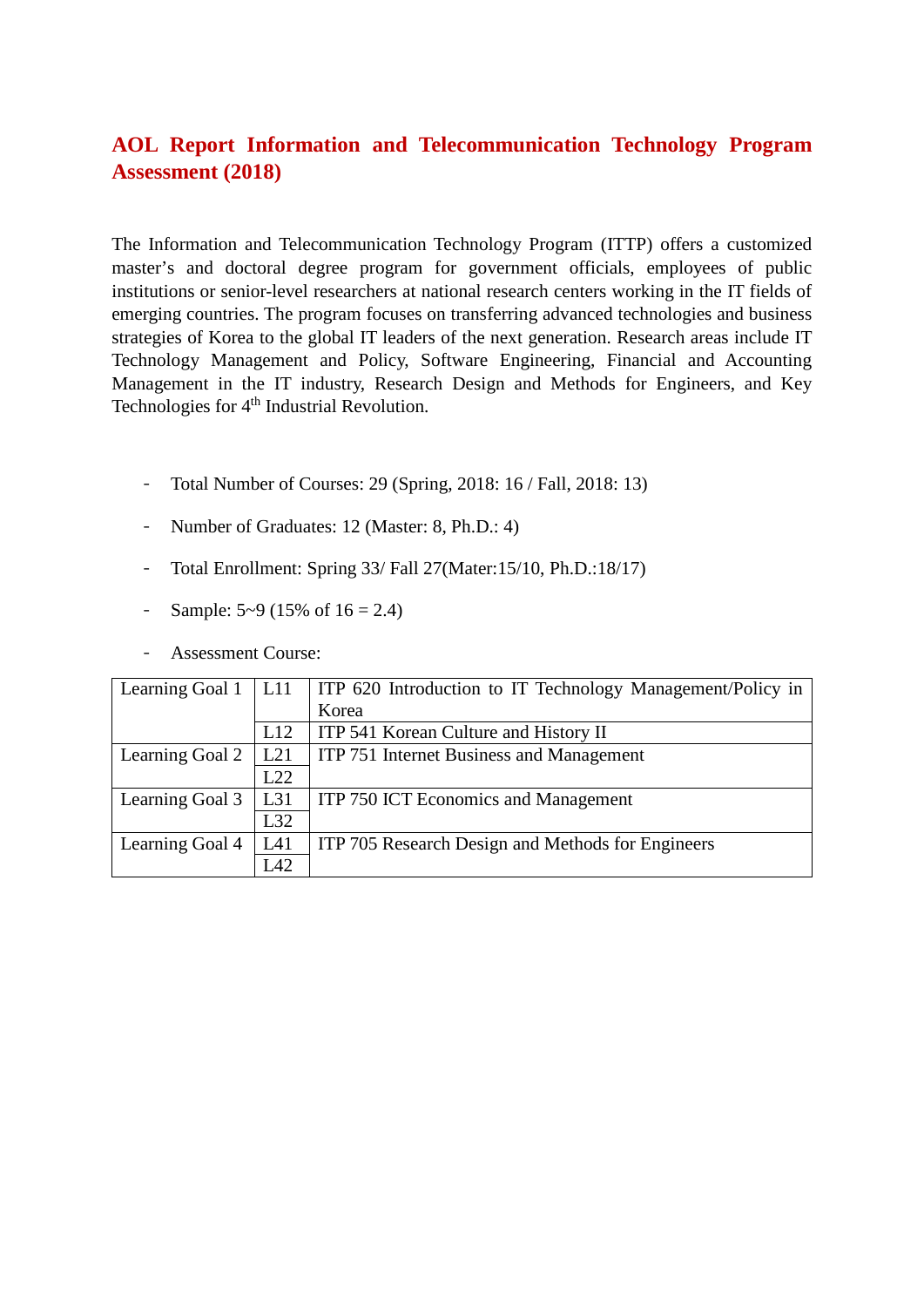## *Overview of Assessment*

| <b>ITTP Assessment: Learning Goal 1</b><br><b>Global Understanding</b>                                                                                                    |                                                    |  |  |  |  |  |  |  |  |
|---------------------------------------------------------------------------------------------------------------------------------------------------------------------------|----------------------------------------------------|--|--|--|--|--|--|--|--|
| Our graduates learn to view the world in various aspects                                                                                                                  |                                                    |  |  |  |  |  |  |  |  |
| <b>Learning Objectives</b>                                                                                                                                                | <b>Method and Sample</b>                           |  |  |  |  |  |  |  |  |
| (L11) Our graduates understand global business issues and<br>relate current and potential upcoming issues to emerging<br>technology development in their country          | <b>Project Evaluation</b><br>ITP 620 (N=7)         |  |  |  |  |  |  |  |  |
| (L12) Our graduates have multi-cultural understanding to<br>make new global relations and actively cooperate with<br>various people from all over the world               | <b>Presentation Evaluation</b><br>ITP 541 $(N=17)$ |  |  |  |  |  |  |  |  |
| Professor in charge evaluates students' performances in term project and presentation<br>* 1 (Fails to Meet Expectations) 2 (Meets Expectations) 3 (Exceeds Expectations) |                                                    |  |  |  |  |  |  |  |  |

| <b>ITTP Assessment: Learning Goal 2</b>     |  |
|---------------------------------------------|--|
| <b>Leadership and Innovation Management</b> |  |

*Our graduates use team building and high-performance management behaviors to lead a governmental task successfully in competitive environment*

| envu onmeni                                                                                 |                                |  |  |  |
|---------------------------------------------------------------------------------------------|--------------------------------|--|--|--|
| <b>Learning Objectives</b>                                                                  | <b>Method and Sample</b>       |  |  |  |
| (L21) Our graduates have high-performance leadership skill                                  | <b>Team Project Evaluation</b> |  |  |  |
| for effectively managing members in their government to deal                                | ITP 751 $(N=7)$                |  |  |  |
| with organizational challenges                                                              |                                |  |  |  |
| (L22) Our graduates have thorough understanding of                                          | <b>Assignment Evaluation</b>   |  |  |  |
| fundamental theories in innovation studies and are able to $\vert$ ITP 751 (N=7)            |                                |  |  |  |
| understand the mechanism of innovation management in                                        |                                |  |  |  |
| technology and government projects                                                          |                                |  |  |  |
| - Professor in charge evaluates students' performances in team project and<br>assignments   |                                |  |  |  |
| <sup>*</sup> 1 (Fails to Meet Expectations) 2 (Meets Expectations) 3 (Exceeds Expectations) |                                |  |  |  |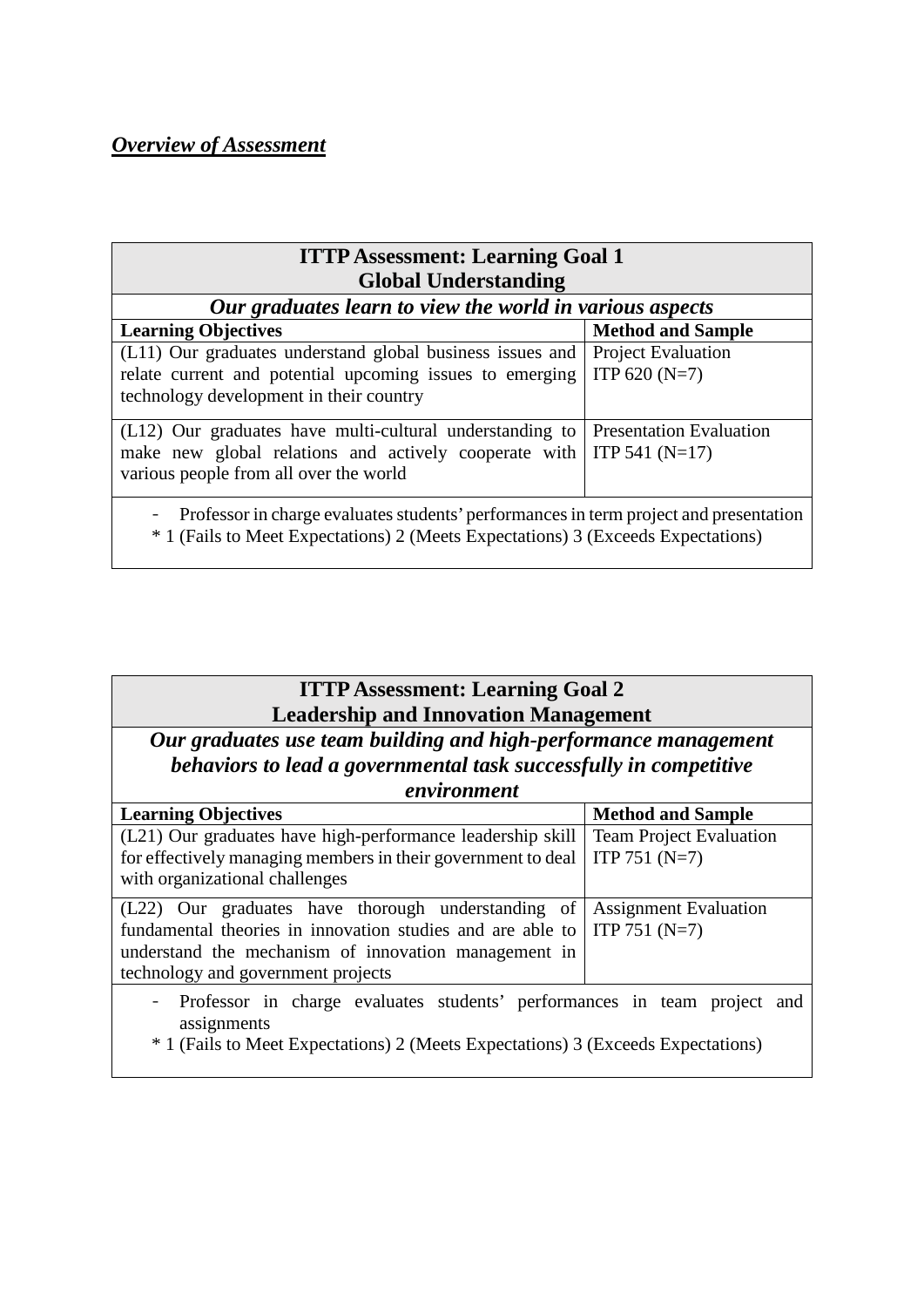| <b>ITTP Assessment: Learning Goal 3</b>                                          |                              |  |  |  |  |  |  |  |  |
|----------------------------------------------------------------------------------|------------------------------|--|--|--|--|--|--|--|--|
| <b>Domain Expertise in IT Management</b>                                         |                              |  |  |  |  |  |  |  |  |
|                                                                                  |                              |  |  |  |  |  |  |  |  |
| Our graduates develop professional knowledge and exhibit professional            |                              |  |  |  |  |  |  |  |  |
| competencies in IT management                                                    |                              |  |  |  |  |  |  |  |  |
| <b>Learning Objectives</b>                                                       | <b>Method and Sample</b>     |  |  |  |  |  |  |  |  |
| (L31) Our graduates build specific knowledge of IT                               | <b>Test Evaluation</b>       |  |  |  |  |  |  |  |  |
| management and understand key issues                                             | ITP 750 $(N=12)$             |  |  |  |  |  |  |  |  |
|                                                                                  |                              |  |  |  |  |  |  |  |  |
|                                                                                  |                              |  |  |  |  |  |  |  |  |
| (L32) Our graduates apply domain expertise to various                            | <b>Assignment Evaluation</b> |  |  |  |  |  |  |  |  |
| business problems in IT management                                               | ITP 750 $(N=12)$             |  |  |  |  |  |  |  |  |
|                                                                                  |                              |  |  |  |  |  |  |  |  |
|                                                                                  |                              |  |  |  |  |  |  |  |  |
| Professor in charge evaluates students' performance in test and assignments      |                              |  |  |  |  |  |  |  |  |
|                                                                                  |                              |  |  |  |  |  |  |  |  |
| * 1 (Fails to Meet Expectations) 2 (Meets Expectations) 3 (Exceeds Expectations) |                              |  |  |  |  |  |  |  |  |
|                                                                                  |                              |  |  |  |  |  |  |  |  |

| <b>ITTP Assessment: Learning Goal 4</b><br><b>Strategic &amp; Cross-disciplinary Competency</b>                                                           |                                                 |  |  |  |  |  |  |  |  |
|-----------------------------------------------------------------------------------------------------------------------------------------------------------|-------------------------------------------------|--|--|--|--|--|--|--|--|
| Our graduates are able to strategically analyze business cases and integrate<br>different disciplines in solving business problems in government projects |                                                 |  |  |  |  |  |  |  |  |
| <b>Learning Objectives</b>                                                                                                                                | <b>Method and Sample</b>                        |  |  |  |  |  |  |  |  |
| (L41) Our graduates use appropriate analytical techniques to<br>solve business problems and demonstrate the ability of sound<br>business judgment         | <b>Assignment Evaluation</b><br>ITP 705 $(N=4)$ |  |  |  |  |  |  |  |  |
| (L42) Our graduates synthesize different discipline areas                                                                                                 | <b>Assignment Evaluation</b><br>ITP 705 $(N=4)$ |  |  |  |  |  |  |  |  |
| Professor in charge evaluates students' performance in assignments<br>* 1 (Fails to Meet Expectations) 2 (Meets Expectations) 3 (Exceeds Expectations)    |                                                 |  |  |  |  |  |  |  |  |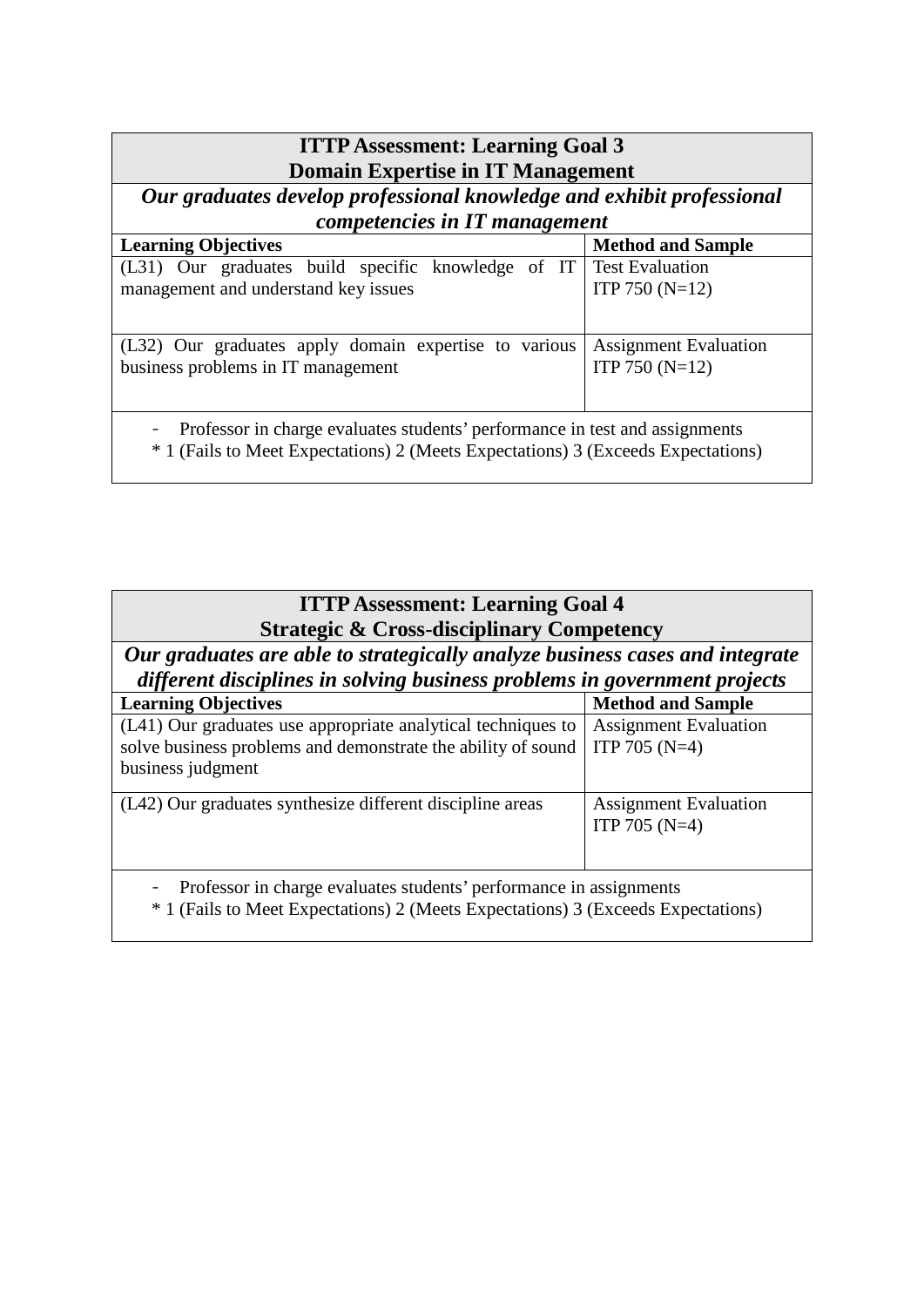# *Data Analysis and Results*

| Learning Goal 1: Global Understanding        |                |                |                |                |                |                |                |  |  |
|----------------------------------------------|----------------|----------------|----------------|----------------|----------------|----------------|----------------|--|--|
| Project Evaluation & Presentation Evaluation |                |                |                |                |                |                |                |  |  |
| Student                                      |                | L11            |                |                | L12            |                |                |  |  |
| Number                                       | T <sub>1</sub> | T <sub>2</sub> | T <sub>3</sub> | <b>T4</b>      | T1             | T <sub>2</sub> | T <sub>3</sub> |  |  |
| 1                                            | 3              | 3              | 3              | 3              | 3              | 3              | 3              |  |  |
| $\overline{2}$                               | $\overline{3}$ | 3              | $\overline{3}$ | $\overline{3}$ | $\overline{2}$ | $\overline{2}$ | $\overline{2}$ |  |  |
| $\overline{3}$                               | $\overline{3}$ | $\overline{3}$ | $\overline{3}$ | $\overline{3}$ | $\overline{3}$ | 3              | $\overline{3}$ |  |  |
| $\overline{4}$                               | $\overline{3}$ | 3              | 3              | $\overline{3}$ | $\overline{2}$ | $\overline{2}$ | $\overline{2}$ |  |  |
| 5                                            | $\overline{3}$ | 3              | $\overline{3}$ | $\overline{3}$ | 3              | 3              | $\overline{3}$ |  |  |
| 6                                            | $\overline{2}$ | $\overline{2}$ | $\overline{2}$ | $\overline{2}$ | $\overline{3}$ | 3              | $\overline{3}$ |  |  |
| $\overline{7}$                               | $\overline{2}$ | $\overline{2}$ | $\overline{2}$ | $\overline{2}$ | $\overline{2}$ | $\overline{2}$ | $\overline{2}$ |  |  |
| 8                                            |                |                |                |                | 3              | 3              | $\overline{3}$ |  |  |
| 9                                            |                |                |                |                | 3              | 3              | $\overline{3}$ |  |  |
| 10                                           |                |                |                |                | 3              | $\overline{3}$ | $\overline{3}$ |  |  |
| 11                                           |                |                |                |                | 3              | 3              | $\overline{3}$ |  |  |
| 12                                           |                |                |                |                | $\overline{3}$ | $\overline{3}$ | $\overline{3}$ |  |  |
| 13                                           |                |                |                |                | 3              | 3              | $\overline{3}$ |  |  |
| 14                                           |                |                |                |                | $\overline{2}$ | $\overline{2}$ | $\overline{2}$ |  |  |
| 15                                           |                |                |                |                | $\overline{2}$ | $\overline{2}$ | $\overline{2}$ |  |  |
| 16                                           |                |                |                |                | $\overline{2}$ | $\overline{2}$ | $\overline{2}$ |  |  |
| 17                                           |                |                |                |                | $\overline{2}$ | $\overline{2}$ | $\overline{2}$ |  |  |
| 3 point total                                | 5              | 5              | 5              | 5              | 10             | 10             | 10             |  |  |
| 2 point total                                | $\overline{2}$ | $\overline{2}$ | $\overline{2}$ | $\overline{2}$ | $\overline{7}$ | $\overline{7}$ | 7              |  |  |
| 1 point total                                | $\overline{0}$ | $\theta$       | $\theta$       | $\theta$       | $\theta$       | $\overline{0}$ | $\theta$       |  |  |
| Mean                                         | 2.714          | 2.714          | 2.714          | 2.714          | 2.588          | 2.588          | 2.588          |  |  |
| <b>Overall Mean</b>                          |                | 2.714          |                |                |                | 2.588          |                |  |  |

| Learning Goal 2: Leadership and Innovation Management |                |                       |                |                |                |                             |                |                |                             |
|-------------------------------------------------------|----------------|-----------------------|----------------|----------------|----------------|-----------------------------|----------------|----------------|-----------------------------|
| Team Project Evaluation & Assignment Evaluation       |                |                       |                |                |                |                             |                |                |                             |
| Student                                               |                |                       | L21            |                |                | L22                         |                |                |                             |
| Number                                                | T1             | T <sub>2</sub>        | T <sub>3</sub> | T <sub>4</sub> | T <sub>5</sub> | T1                          | T2             | T <sub>3</sub> | T <sub>4</sub>              |
|                                                       | 3              | 3                     | 3              | $\overline{2}$ | 3              | 3                           | $\overline{2}$ | 3              | $\mathcal{D}_{\mathcal{L}}$ |
| $\overline{2}$                                        | 3              | 3                     | 3              | $\overline{2}$ | $\overline{2}$ | 3                           | $\overline{2}$ | $\overline{2}$ | $\overline{2}$              |
| 3                                                     | 3              | 3                     | $\overline{2}$ | $\overline{2}$ | 3              | 3                           | $\overline{2}$ | $\overline{2}$ | $\mathcal{D}$               |
| $\overline{4}$                                        | 3              | $\overline{2}$        | 3              | $\overline{2}$ | 3              | $\overline{2}$              | 3              | $\overline{2}$ | $\overline{2}$              |
| 5                                                     | $\overline{2}$ | 3                     | $\overline{2}$ | $\overline{2}$ | 3              | $\overline{2}$              | $\overline{2}$ | $\overline{2}$ | 3                           |
| 6                                                     | 3              | 3                     | $\overline{2}$ | $\overline{2}$ | $\overline{2}$ | $\mathcal{D}_{\mathcal{A}}$ | 2              | $\overline{2}$ | $\overline{2}$              |
| 7                                                     | $\overline{2}$ | $\overline{2}$        | $\overline{2}$ | $\overline{2}$ | $\overline{2}$ | $\overline{2}$              | $\overline{2}$ | $\overline{2}$ | $\mathcal{D}$               |
| 3 point total                                         | 5              | 5                     | 3              | 0              | 4              | 3                           |                |                |                             |
| 2 point total                                         | $\overline{2}$ | $\mathcal{D}_{\cdot}$ | 4              | 7              | 3              | 4                           | 6              | 6              | 6                           |
| 1 point total                                         | 0              | ∩                     | $\Omega$       | 0              | 0              | ∩                           | 0              | 0              | 0                           |
| Mean                                                  | 2.714          | 2.714                 | 2.429          | $\overline{2}$ | 2.571          | 2.429                       | 2.143          | 2.143          | 2.143                       |
| <b>Overall Mean</b>                                   |                |                       | 2.486          |                |                | 2.214                       |                |                |                             |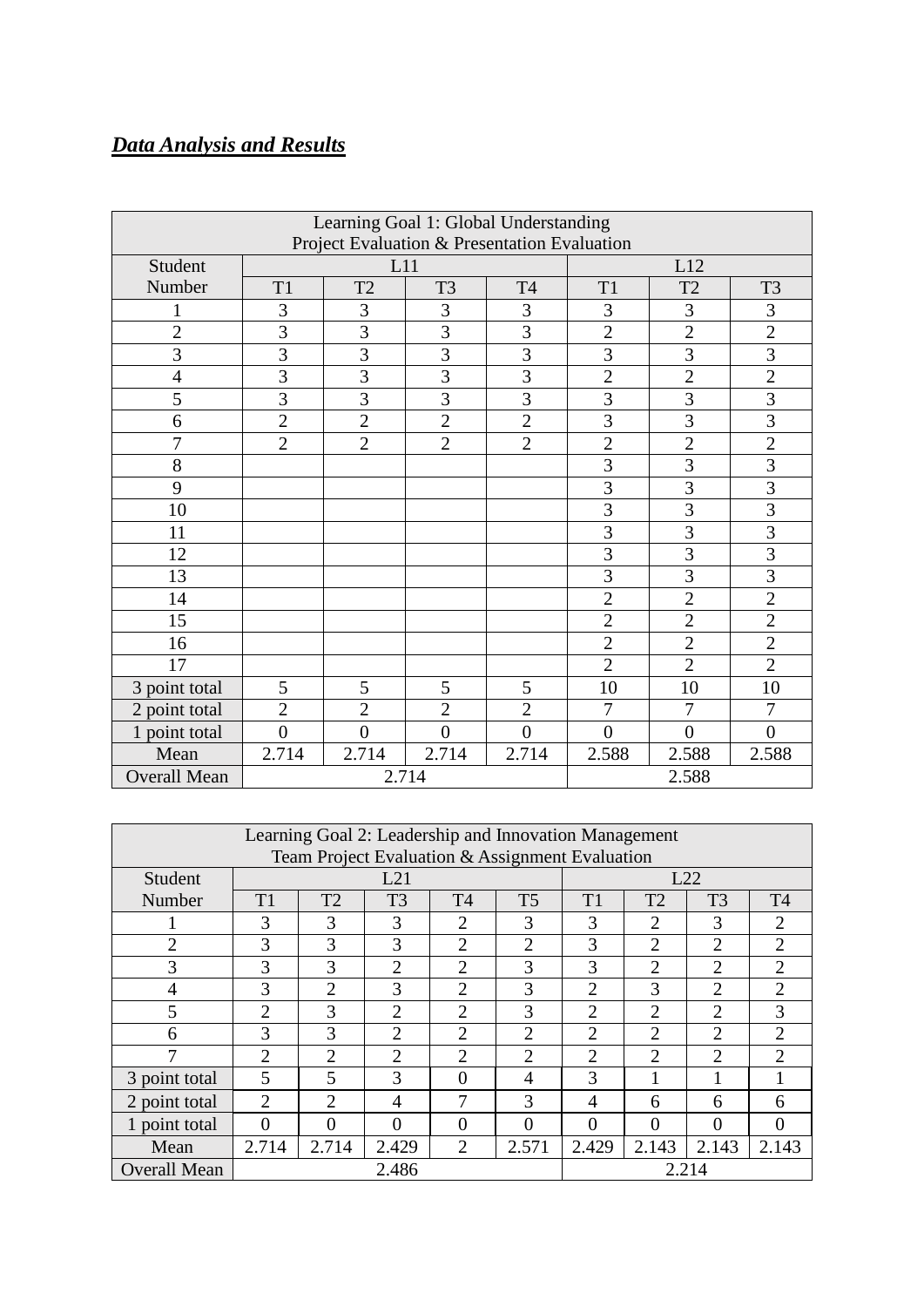| Learning Goal 3: Domain Expertise in IT Management<br>Test Evaluation & Assignment Evaluation |                |                |                |                |  |  |  |  |  |
|-----------------------------------------------------------------------------------------------|----------------|----------------|----------------|----------------|--|--|--|--|--|
| Student                                                                                       |                | L31            |                | L32            |  |  |  |  |  |
| Number                                                                                        | T <sub>1</sub> | T <sub>2</sub> | T1             | T <sub>2</sub> |  |  |  |  |  |
|                                                                                               | 2              | 2              | 2              |                |  |  |  |  |  |
| $\overline{2}$                                                                                | $\overline{2}$ | $\overline{2}$ | $\overline{2}$ | $\overline{2}$ |  |  |  |  |  |
| 3                                                                                             | 3              | 2              | 3              | 3              |  |  |  |  |  |
| $\overline{4}$                                                                                | $\overline{2}$ | 3              | 3              | $\overline{2}$ |  |  |  |  |  |
| 5                                                                                             | $\overline{2}$ | $\overline{2}$ | $\overline{2}$ |                |  |  |  |  |  |
| 6                                                                                             | 3              | 3              | 3              | 3              |  |  |  |  |  |
| 7                                                                                             | 3              | $\overline{2}$ | $\overline{2}$ | 2              |  |  |  |  |  |
| 8                                                                                             | $\overline{2}$ | 3              | $\overline{2}$ | $\overline{2}$ |  |  |  |  |  |
| 9                                                                                             | 3              | 2              | 3              | 2              |  |  |  |  |  |
| 10                                                                                            | 3              | 3              | 3              | 3              |  |  |  |  |  |
| 11                                                                                            | 3              | 2              | $\overline{2}$ | 2              |  |  |  |  |  |
| 12                                                                                            | $\overline{2}$ | $\overline{2}$ | $\overline{2}$ | $\overline{2}$ |  |  |  |  |  |
| 3 point total                                                                                 | 6              | 4              | 5              | 3              |  |  |  |  |  |
| 2 point total                                                                                 | 6              | 8              |                |                |  |  |  |  |  |
| 1 point total                                                                                 | 0              | 0              |                | 2              |  |  |  |  |  |
| Mean                                                                                          | 2.5            | 2.333          | 2.417          | 2.083          |  |  |  |  |  |
| <b>Overall Mean</b>                                                                           | 2.417<br>2.25  |                |                |                |  |  |  |  |  |

| Learning Goal 4: Strategic & Cross-disciplinary Competency<br><b>Assignment Evaluation</b> |                |                |                |                |                |                |                |                |                |                |                |                |                |
|--------------------------------------------------------------------------------------------|----------------|----------------|----------------|----------------|----------------|----------------|----------------|----------------|----------------|----------------|----------------|----------------|----------------|
| Student                                                                                    | L41            |                |                |                |                |                |                |                | L42            |                |                |                |                |
| Number                                                                                     | T1             | T2             | T <sub>3</sub> | T <sub>4</sub> | T <sub>5</sub> | T <sub>6</sub> | T7             | T1             | T2             | T <sub>3</sub> | T <sub>4</sub> | T <sub>5</sub> | T <sub>6</sub> |
|                                                                                            | 3              | 3              | 3              | 3              | $\overline{2}$ | 3              | 3              | 3              | 3              | 3              | 3              | 3              | $\overline{2}$ |
| $\overline{2}$                                                                             | 3              | 3              | 3              | 3              | $\overline{2}$ | 3              | 3              | 3              | 3              | 3              | 3              | $\overline{3}$ | 3              |
| 3                                                                                          | 3              | 3              | $\overline{2}$ | $\overline{2}$ | $\overline{2}$ | 3              | $\overline{2}$ | 3              | 3              | 3              | 3              | $\overline{2}$ | 3              |
| 4                                                                                          | 3              | 3              | $\overline{2}$ | 3              | $\overline{2}$ | 3              | $\overline{2}$ | 3              | 3              | 3              | 3              | $\overline{2}$ | 3              |
| 3 point                                                                                    | $\overline{4}$ | $\overline{4}$ | $\overline{2}$ | 3              | $\theta$       | $\overline{4}$ | $\overline{2}$ | $\overline{4}$ | $\overline{4}$ | $\overline{4}$ | 4              | $\overline{2}$ | 3              |
| total                                                                                      |                |                |                |                |                |                |                |                |                |                |                |                |                |
| 2 point                                                                                    | $\overline{0}$ | $\theta$       | $\overline{2}$ |                | $\overline{4}$ | $\overline{0}$ | $\overline{2}$ | $\theta$       | $\Omega$       | $\theta$       | $\theta$       | $\overline{2}$ | 1              |
| total                                                                                      |                |                |                |                |                |                |                |                |                |                |                |                |                |
| 1 point                                                                                    | $\overline{0}$ | $\Omega$       | $\overline{0}$ | $\Omega$       | $\theta$       | $\Omega$       | $\theta$       | $\theta$       | $\overline{0}$ | $\theta$       | $\theta$       | $\overline{0}$ | $\overline{0}$ |
| total                                                                                      |                |                |                |                |                |                |                |                |                |                |                |                |                |
| Mean                                                                                       | 3              | 3              | 2.5            | 2.75           | $\overline{2}$ | 3              | 2.5            | 3              | 3              | 3              | 3              | 2.5            | 2.75           |
| Overall                                                                                    |                |                |                | 2.679          |                |                |                |                |                |                | 2.875          |                |                |
| Mean                                                                                       |                |                |                |                |                |                |                |                |                |                |                |                |                |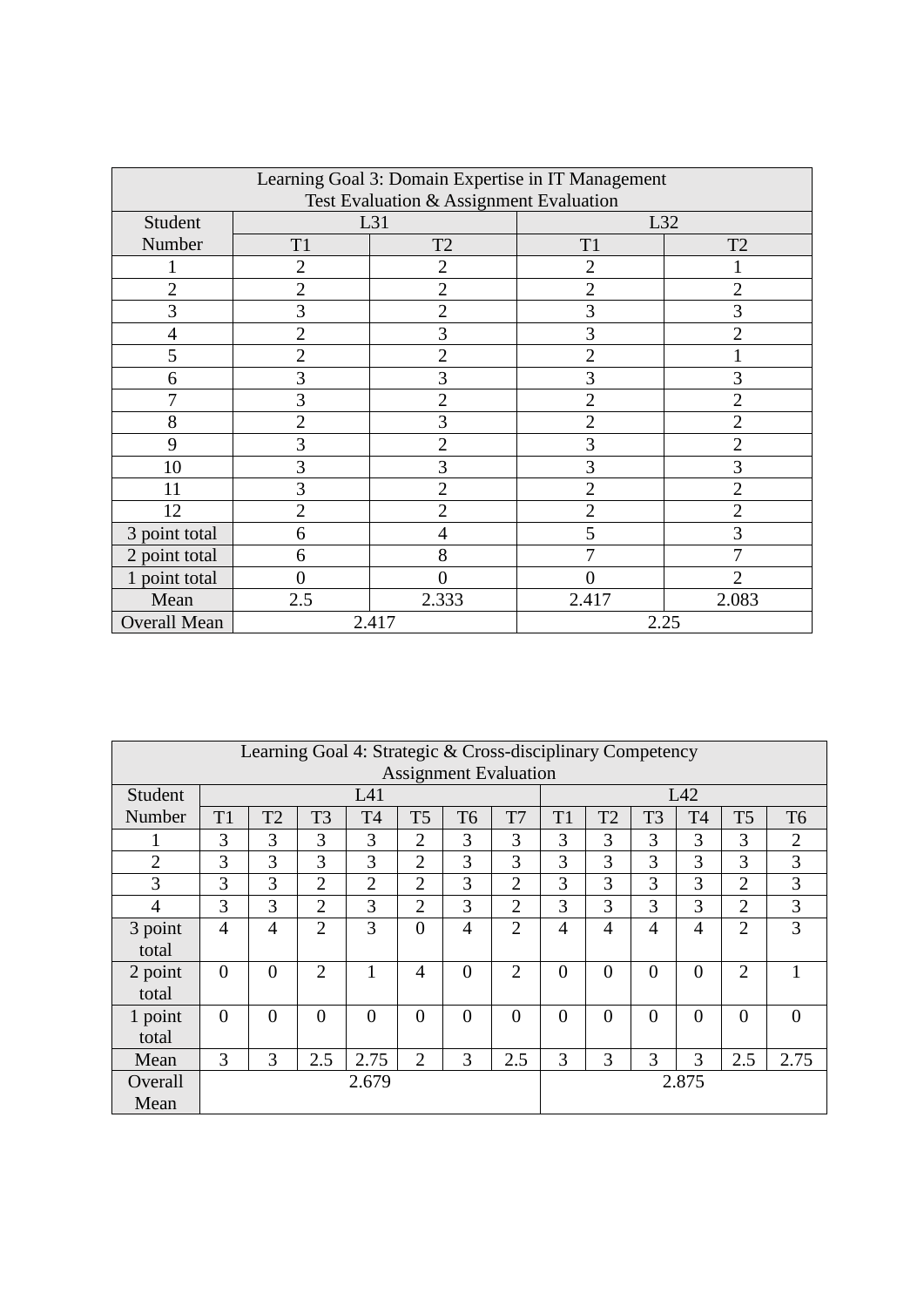## *Interpretation of Results and Comments*

## **Learning Goal 1 – Objective 1 (L11)**

The overall mean for L11 is 2.714, showing that ITTP graduate students can understand global business issues and relate the current and potential upcoming issues to emerging technology development in their countries. For all the traits, around 70% of students exceed expectations but the rest of 30% only meet the expectation. This result implies that there is room to improve overall achievement through caring the students falling behind.

## **Learning Goal 1 – Objective 2 (L12)**

The overall mean for L12 is 2.588, implying that ITTP graduate students have sufficient ability in understanding multi-cultural relations and cooperating with people from other cultural backgrounds. For all criteria, around 59% students exceed the expectations and the other 41% achieve moderate level of performance. Similar to the L11, individualized caring especially for the moderately active students can improve the overall ITTP students' multicultural cooperativeness.

## **Learning Goal 2 – Objective 1 (L21)**

The overall mean for L21 is 2.486, suggesting that the ITTP students possess leadership skills for the organizational challenges. Students received highest score of 2.714 at 'Confidence (Trait 1)' and 'Interpersonal Skill (Trait 2).' The results state that they use both verbal and nonverbal skills for effective communication and influence their colleagues well. However, they received lowest score of 2.00 at 'Ability to focus on goals.' This result shows that students have abilities to keep track at the moderate level but have room to improve managing time or setting priorities.

#### **Learning Goal 2 – Objective 2 (L22)**

The overall mean for L22 is 2.214, showing that the ITTP students' performance level on understanding fundamental theories in innovation studies and related government projects is slightly above the moderate level. They received highest score of 2.429 in 'Understanding of Theories (Trait 1)' and 2.143 for other three aspects. Although the scores show that students' research capabilities meet expectation, there is large room for improvement in aspects of research related knowledge and skills compared with other learning objectives.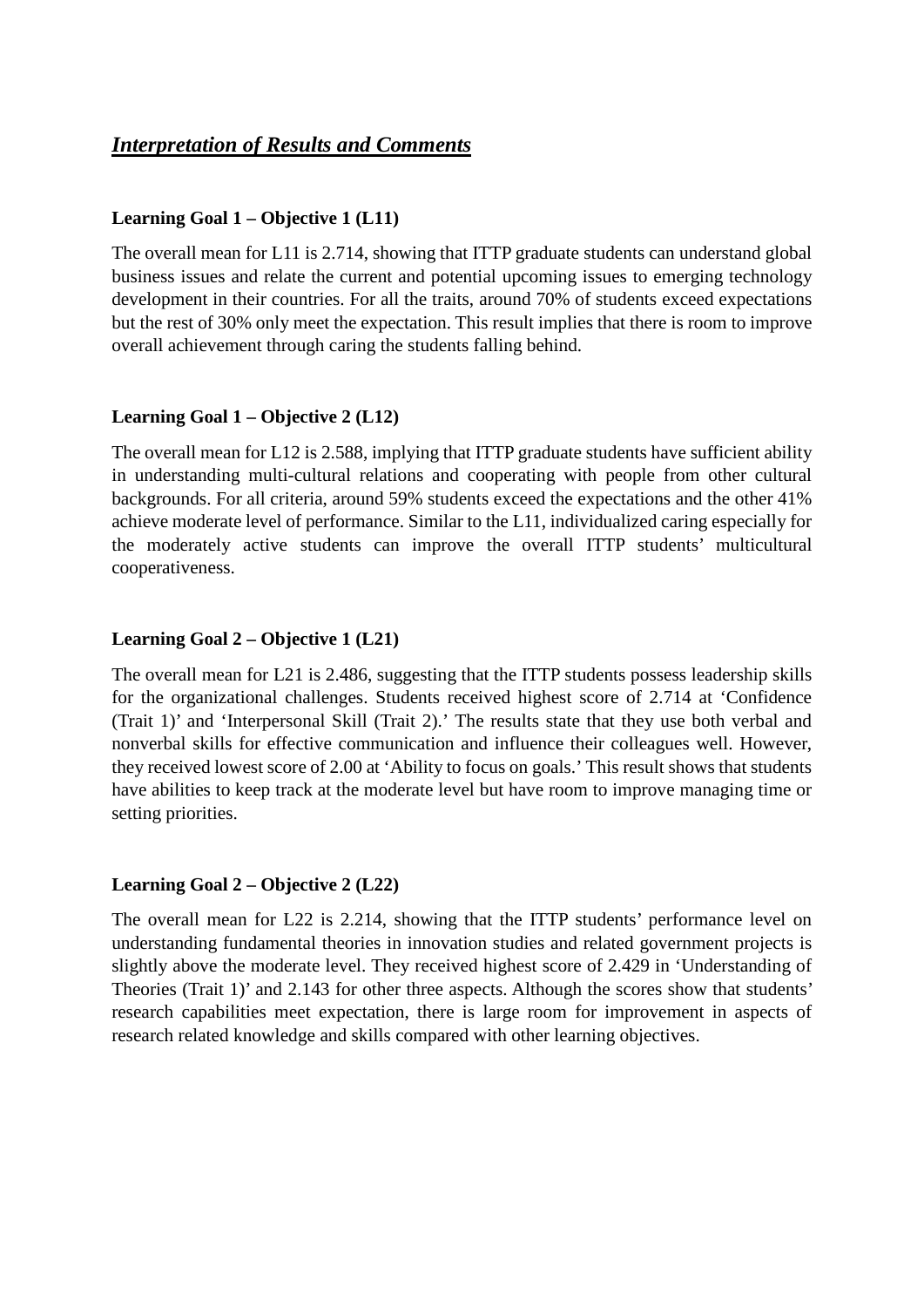#### **Learning Goal 3 – Objective 1 (L31)**

The overall mean for L31 is 2.417. This shows that the ITTP graduate students' performance level in knowledge of IT management exceeds expectations. Specifically, students scored 2.5 for 'Knowledge on IT Industries (Trait 1)' and 2.333 for 'Understanding of the Key Issues of IT Business Environment.' The results signal that students absorb the knowledge regarding IT industry well.

## **Learning Goal 3 – Objective 2 (L32)**

The overall mean for L32 is 2.25, which implies that the ITTP graduate students have moderately good level of skills in applying domain expertise to various business problems in IT management. In specific, they scored 2.417 at 'Application of IT Industry Knowledge to Specific Problems (Trait 1)' and 2.083 at 'Solution Recommendation Using Structured Approach (Trait 2).' The results show that they performed well in applying knowledge to the problems but have room to improve in making creative solutions for the problems. To enhance students' abilities, further training for data analysis and modeling is needed to improve skills of making solutions.

## **Learning Goal 4 – Objective 1 (L41)**

The overall mean for L41 is 2.679. The result implies that students use analytical techniques to solve business problems well. Specifically, they scored 3.00 out of 3.00 at 'Detecting Problems (Trait 1),' 'Factual Knowledge (Trait 2),' and 'Logical Analysis (Trait 6).'The results show that all the students' performances exceed in identifying problems, accumulating case knowledge regarding business problems, and thinking logically. However, they scored 2.00 in 'Advanced Analytical Techniques (Trait 5).' This result states that students have room to improve in aspect of advanced analytical techniques using data.

#### **Learning Goal 4 – Objective 2 (L42)**

The overall mean for L42 is 2.875. It shows that ITTP graduate students' performance is outstanding in synthesizing different discipline areas. They scored 3.00 out of 3.00 in 'Ability to See from Multiple Perspectives (Trait 1),' 'Management with Basic Principles (Trait 2),' "Knowledge on Disciplines (Trait 3),' and 'Intellectual Ability (Trait 4).' Considering that students received full score in 4 criteria of 6, all students are well trained in understanding multi-disciplinary issues. Such results suggest that the ITTP can design more advanced curriculums to elevate next level of performance.